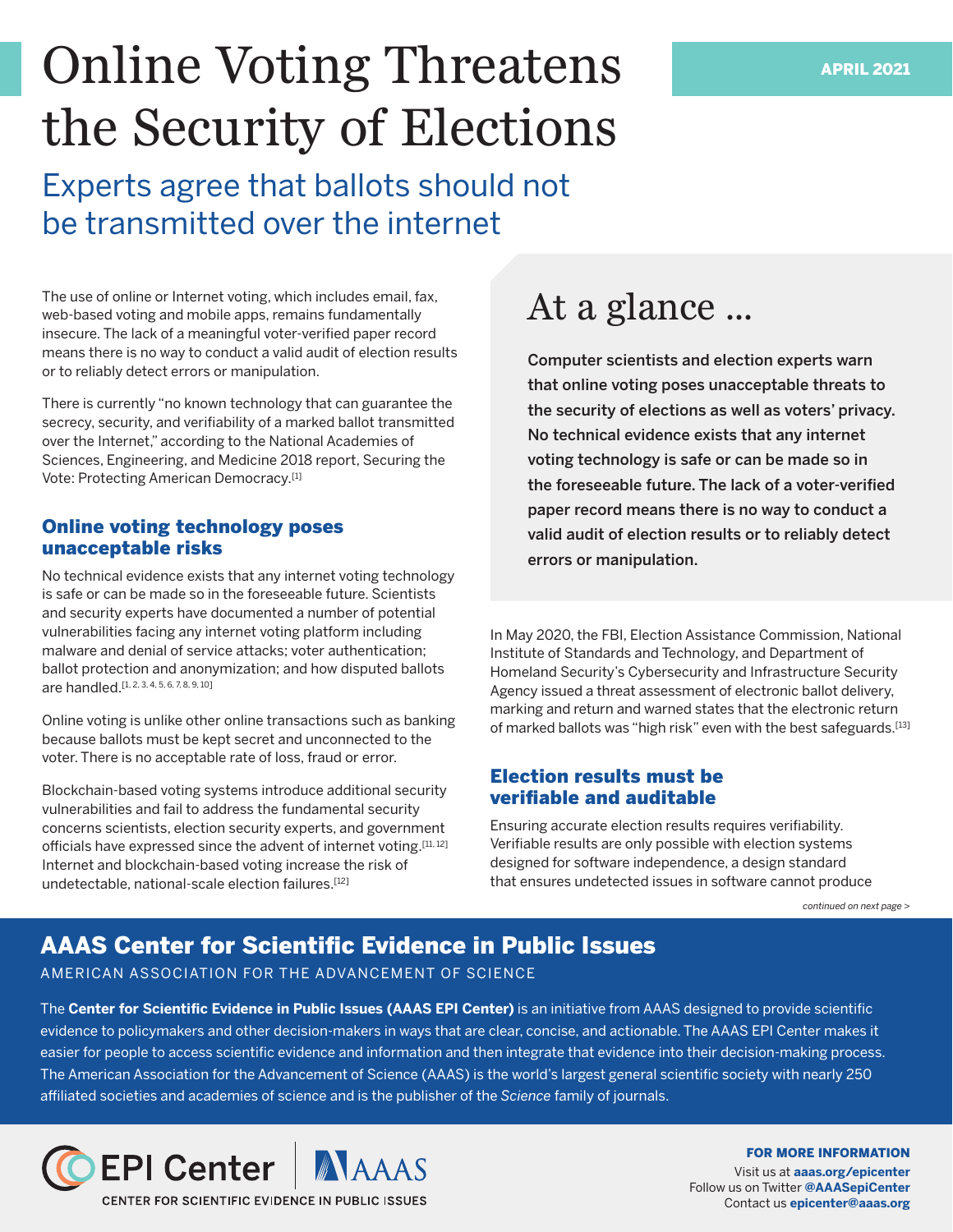undetected changes in outcomes, and a requirement in the latest guidelines from the U.S. Election Assistance Commission, the independent, bipartisan federal commission charged with ensuring secure, accurate and accessible elections.<sup>[14, 15]</sup> Online voting systems fail to meet the standard of software independence and do not produce records that enable an efficient audit of votes necessary for verifying ballots are recorded correctly.<sup>[12, 16]</sup>

## Remote electronic balloting should be limited

No state offers online voting to all voters because it is simply not secure. Some states permit the use of remote electronic balloting under limited circumstances. Election officials must support the diverse needs of the electorate and protect the rights of overseas voters and people with disabilities to vote independently and securely.

The most secure option for remote voting is to mail pre-printed paper ballots to voters. Only voters with a disability impacting their ability to mark a ballot by hand should have access to remote electronic ballot marking systems. Printing the blank ballot should be the default action of any ballot download application, and all voters who are able to do so should be encouraged to fill out the printed blank ballot with a pen before mailing.

The expansion of vote by mail in many states may necessitate an option for voters with disabilities. The most secure systems for remote accessible ballot marking confine vote selection data to the voter's devices, are not connected to the Internet when selections are made and remove vote choices from all memory upon closing.

Electronically delivered ballots should be considered to be at higher risk of unauthorized duplication, warranting authentication of the voter's identity and eligibility.[17]

"Paper ballots form a body of evidence that is not subject to manipulation by faulty software or hardware and that can be used to audit and verify the results of an election."

> **SECURING THE VOTE: PROTECTING AMERICAN DEMOCRACY, 2018**  *REPORT BY THE NATIONAL ACADEMIES OF SCIENCES, ENGINEERING, AND MEDICINE*

## Improving accessibility

There are many ways to improve our voting systems to better accommodate individuals with disabilities and increase voter turnout, from voter registration to polling places. According to a U.S. Election Assistance Commission study, voting difficulties among people with disabilities declined markedly from 2012 but much more can still be done. In 2020, about one in nine voters with disabilities encountered difficulties voting, double the rate of people without disabilities. In 2020, 74 percent of voters with disabilities voted with a mail ballot or early in-person, a rate higher than that of non-disabled voters.<sup>[18]</sup> Voters with disabilities should not have to settle for insecure voting methods. Providing mail ballots, accessible polling places and early voting, among other options, improves accessibility without threatening the integrity of elections.

#### FOR MORE INFORMATION

**Steve Newell, project director, AAAS EPI Center** [snewell@aaas.org](mailto:snewell%40aaas.org%20?subject=) 

**[aaas.org/programs/epi-center/voting-technology-and-security](https://www.aaas.org/programs/epi-center/voting-technology-and-security)**

- 1. National Academies of Sciences, Engineering, and Medicine, Securing the Vote: Protecting American Democracy, September 2018, The National Academies Press, <https://doi.org/10.17226/25120>
- 2. Greenhalgh, S.; Goodman, S.; Rosenzweig, P.; Epstein, J. with support from ACM Technology Policy Committee, National Election Defense Coalition, Common Cause and R Street Institute, Joint Report on Email and Internet Voting: the Overlooked Threat to Election Security (October 10, 2018). <https://www.acm.org/binaries/content/assets/public-policy/jtreportemailinternetvoting.pdf>
- 3. Brandt, L. & Cheney, D., Internet Voting is no "Magic Ballot," Distinguished Committee Reports, [https://www.nsf.gov/od/lpa/news/press/01/](https://www.nsf.gov/od/lpa/news/press/01/pr0118.htm) [pr0118.htm](https://www.nsf.gov/od/lpa/news/press/01/pr0118.htm) (2001)
- 4. U.S. Vote Foundation, The Future of Voting: End-to-End Verifiable Internet Voting, at<https://www.usvotefoundation.org/e2e-viv/>(2015)
- 5. Verified Voting, Computer Technologists' Statement on Internet Voting, [https://www.verifiedvoting.org/wp-content/uploads/2012/09/](https://verifiedvoting.org/computer-technologists-statement-on-internet-voting/) [InternetVotingStatement.pdf](https://verifiedvoting.org/computer-technologists-statement-on-internet-voting/) (2008)
- 6. California Secretary of State Bill Jones, Internet Voting Task Force, A Report on the Feasibility of Internet Voting, 2000. [https://elections.cdn.sos.](https://elections.cdn.sos.ca.gov/ivote/final_report.pdf) [ca.gov/ivote/final\\_report.pdf](https://elections.cdn.sos.ca.gov/ivote/final_report.pdf)
- 7. Internet Policy Institute, Report of the National Workshop on Internet Voting Security, 2001.<https://dl.acm.org/doi/pdf/10.5555/1123075.1123096>
- 8. Jefferson, D.; Rubin, A.; Simons, B.; Wagner, D., Analyzing Internet Voting Security. Communications of the ACM 47 (10) (2004). [https://dl.acm.org/](https://dl.acm.org/doi/10.1145/1022594.1022624) [doi/10.1145/1022594.1022624](https://dl.acm.org/doi/10.1145/1022594.1022624)

*continued on next page >*